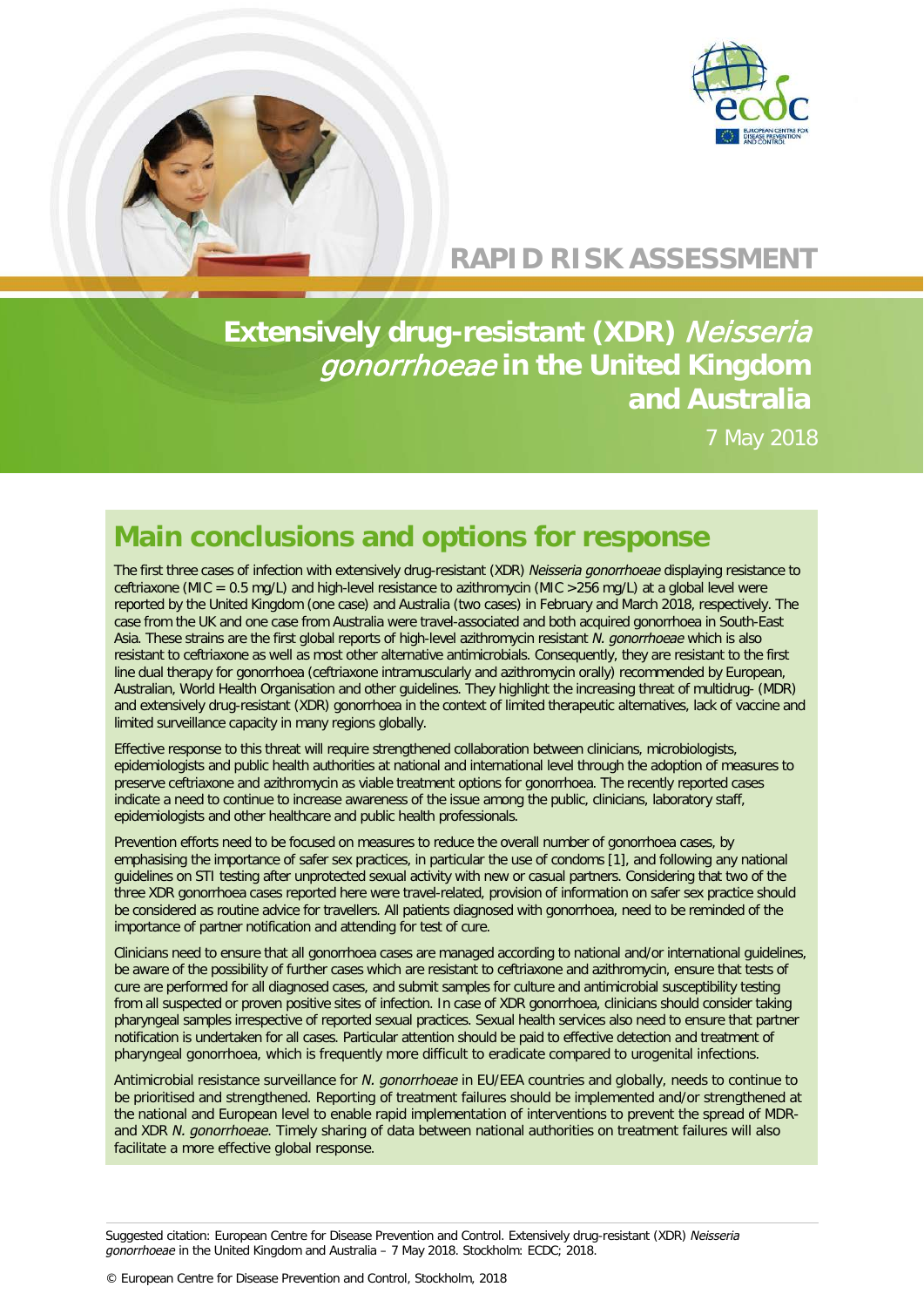# **Source and date of request**

ECDC internal decision, 25 April 2018.

## **Public health issue**

The first three cases of infection with XDR *Neisseria gonorrhoeae* resistant to ceftriaxone and with high-level resistance to azithromycin (HLAziR; minimum inhibitory concentration of ≥256 mg/L.) on a global scale were reported in the United Kingdom (one) and Australia (two) [2,3]. These extensively drug-resistant isolates (see footnote[\\*](#page-1-0) and ref [4] for definition) were not susceptible in vitro to the empiric first-line dual antimicrobial therapy recommended in the EU/EEA (ceftriaxone 500 mg intramuscularly together with azithromycin 2g orally as a single dose), or in Australia (ceftriaxone 500mg IM plus azithromycin 1g orally) and showed resistance to most commonly used antibiotics. Ceftriaxone and azithromycin in varying doses is widely recommended as the first-line treatment for *N. gonorrhoeae* and these strains are also resistant to most alternative available treatments [5]. There are currently very limited treatment options for such cases and the spread of ceftriaxone-resistant and HLAziR N. gonorrhoeae would have a significant public health impact. In its list of priority antibiotic-resistant bacteria to guide research, discovery and development of new antimicrobials, the World Health Organization (WHO) has identified N. gonorrhoeae as a high priority [6].

Two of the reported cases (one from the UK and one from Australia) are believed to have acquired the infection in South-East Asia, from where limited antimicrobial resistance surveillance data for *N. gonorrhoeae* are available. The regional distribution of isolates with this phenotype is therefore not known.

A large proportion of gonorrhoea cases in the EU/EEA are diagnosed through nucleic acid amplification testing (NAAT) and therefore antimicrobial resistance data are often not available. Furthermore, despite the European guideline specifying the need to perform a test of cure following treatment of each case (in particular for pharyngeal infections) [5], it is likely that in many cases a test of cure is not performed, [7,8], increasing the risk of further spread of antimicrobial-resistant *N. gonorrhoeae* isolates. Microbiological culture and antimicrobial susceptibility testing of *N. gonorrhoeae* isolates is crucial to detect MDR and XDR isolates and inform treatment guidelines.

This rapid risk assessment aims to assess the risk of XDR *Neisseria gonorrhoeae* spreading further in the EU/EEA and provide some options for response.

## **Consulted experts**

 $\overline{a}$ 

Internal: Andrew Amato, Otilia Mardh, Dominique Monnet, Gianfranco Spiteri, Marc Struelens.

External: Michelle Cole, Helen Fifer and Gwenda Hughes, Public Health England, UK; Magnus Unemo, WHO Collaborating Centre for Gonorrhoea and Other STIs, Örebro University Hospital, Sweden; Raj Patel, International Union against Sexually Transmitted Infections (IUSTI); Monica M. Lahra, Division of Bacteriology and WHO Collaborating Centre for STD, NSW HP Microbiology and UNSW; David Lewis, Marie Bashir Institute for Infectious Diseases & Biosecurity, University of Sydney, Australia; Robert D. Kirkcaldy, Emily Weston, Kyle Bernstein, Ellen Kersh, Kimberly Workowski, the US Centers for Disease Control and Prevention (CDC) Atlanta; Teodora Wi, World Health Organization - Geneva; Antons Mozalevskis, Danilo Lo Fo Wong, World Health Organization Regional Office for Europe.

The views expressed in this document by CDC experts are those of the reviewers and do not necessarily represent the official position of the US CDC.

Experts from the World Health Organization (WHO Geneva and WHO Regional Office for Europe) contributed to this risk assessment. Although experts from WHO reviewed the risk assessment, the views expressed in this document do not necessarily represent the views of WHO. All experts have submitted declarations of interest and a review of these declarations did not reveal any conflicts of interest.

<span id="page-1-0"></span><sup>\*</sup> In this document, MDR and XDR *N. gonorrhoeae* are defined as by Tapsall et al. [4]. In brief, MDR-*N. gonorrhoeae*, are defined as those infections resistant to one of the category I antibiotics (which includes injectable extended spectrum cephalosporins, oral extended-spectrum cephalosporins and spectinomycin) and at least two of the antibiotic classes listed in category II (which includes penicillins, fluoroquinolones, azithromycin, aminoglycosides and carbapenems). XDR-*Neisseria gonorrhoeae* are defined as those resistant to two or more of the antibiotic classes in category I and three or more in category II.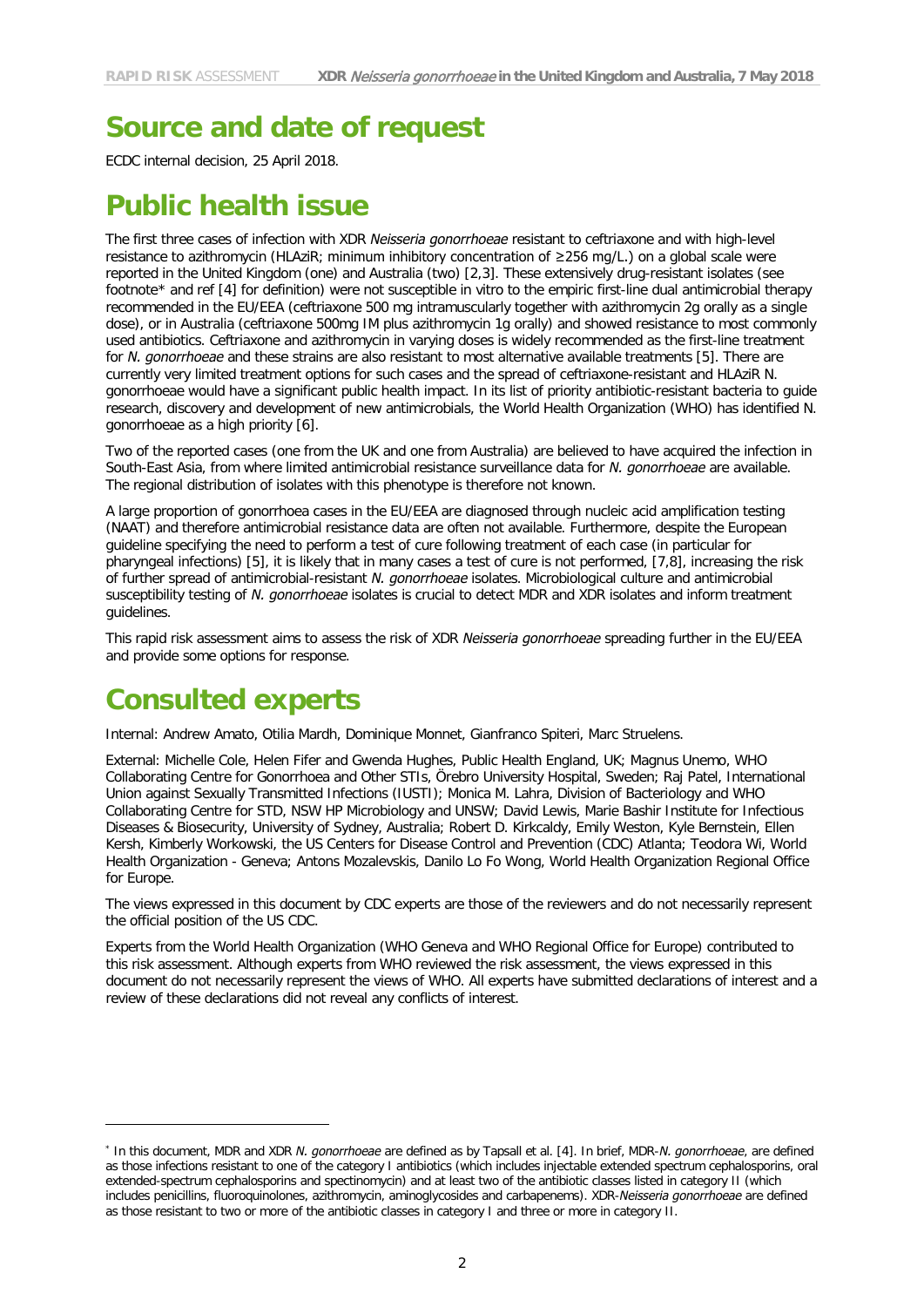# **Disease background information**

### **Gonorrhoea**

Gonorrhoea is the second most commonly reported bacterial STI in Europe, with 75 349 confirmed cases reported in 2016 [9] and as such it poses a serious and growing public health problem. In men, urethral infection usually leads to dysuria and urethral discharge and may be complicated by epididymitis. Among women, genital tract infection is frequently asymptomatic, but when symptoms occur they include dysuria, increased or altered vaginal discharge, lower abdominal pain and, in rare cases, intermenstrual bleeding or menorrhagia. Among men and women, rectal and pharyngeal infections are relatively frequent and mostly asymptomatic. Untreated infections may lead to severe secondary sequelae among women, including pelvic inflammatory disease, first trimester abortions, ectopic pregnancy, and infertility [5,10]. *N. gonorrhoeae* infections also play a role in facilitating HIV acquisition and transmission [11]. Successful treatment of cases reduces the risk of complications, but also serves as the main public health strategy for reducing transmission.

#### **Travel-associated gonorrhoea**

Travel-associated gonorrhoea accounts for a large proportion of gonorrhoea cases reported in the EU/EEA. Although, in general, data reported to the European Surveillance System (TESSy) on travel-associated gonorrhoea are of low completeness, an analysis of data reported by Nordic countries (which report high levels of completeness for the country of infection) showed that, between 2008 and 2013, 25.5% of reported gonorrhoea cases were acquired abroad, most commonly in Thailand (31%) followed by the Philippines (8%) and Spain (7%) [12]. Data from the UK Gonococcal Resistance to Antimicrobial Surveillance Programme (GRASP) shows that 10% of all cases and 20% of men who have sex with men diagnosed with gonorrhoea in this sentinel surveillance programme reported having had sex abroad [13]. A separate study in Sweden found that Thailand was the country with the highest incidence of STI among travellers (34 per million travellers) [14]. Among Finnish travellers, the risk of gonorrhoea was highest among those travelling to Asia and Oceania (11 per 100 000 travellers).

## **Antimicrobial resistance in** Neisseria gonorrhoeae

In recent decades, *N. gonorrhoeae* has developed resistance to several antimicrobial classes such as sulphonamides, penicillins, tetracyclines, macrolides, fluoroquinolones and, more recently, the third-generation cephalosporins [15]. The first treatment failures with less potent, oral third-generation cephalosporins were reported in Japan in 2000 [16]. Subsequently, further cases of treatment failure were reported from other Asian countries [17]. A report from Norway described the first two treatment failures with the most potent oral cephalosporin, cefixime in the EU/EEA (2010 [18]), which were followed by similar treatment failures in England [19,20], Austria [21], France [22], Canada [23,24], and South Africa [25]. The report of a highly ceftriaxoneresistant (MIC=2 µg/ml) *N. gonorrhoeae* strain H041 in Japan [26] triggered worldwide concerns as ceftriaxone, which is administered parenterally, is the last remaining option for empirical, first-line monotherapy of *N. gonorrhoeae*. Ceftriaxone treatment failures of pharyngeal gonorrhoea have been reported in Japan [26], Sweden [27,28], Slovenia [29], and Australia [30,31], and the first case of genital infection of highly ceftriaxone-resistant *N. gonorrhoeae* in Europe was reported in France in 2011 [22]. High-level ceftriaxone-resistant isolates have also been reported from Spain [32], and the first reported treatment failure globally to a recommended dual antimicrobial therapy regimen (ceftriaxone 500 mg plus azithromycin 1 g) was identified in the UK in late 2014 [33]. Some additional sporadic isolates with ceftriaxone resistance have also been characterised in more detail in recent years, including isolates from Australia in 2013 and 2017 [34,35] Argentina in 2014 [36], Japan in 2014 and 2015 [37,38], Denmark in 2017 [37,38] and Canada in 2017 [39]. In 2012, the European Centre for Disease Prevention and Control (ECDC) published a Response Plan to Control and Manage the Threat of Multidrug-Resistant Gonorrhoea in Europe, outlining recommendations and possible strategies to control the threat of multidrugresistant gonorrhoea across Europe [40]. In 2017, WHO published results from its Global Gonococcal Antimicrobial Surveillance Programme (WHO GASP) and issued a call for international collaborative action to respond to the threat [41].

## **Antimicrobial resistance surveillance for** N. gonorrhoeae **EU/EEA**

The European Gonococcal Antimicrobial Surveillance Programme (Euro-GASP) has been established to inform public health and treatment guidelines on antimicrobial susceptibility testing (AST) results in EU/EEA countries and reports on trends in gonococcal susceptibility [42]. These data are crucial for optimisation of treatment and to detect emerging antimicrobial resistance. Euro-GASP is implemented as a sentinel surveillance system and involves a network of laboratories in EU/EEA countries and includes AST, an external quality assessment programme, molecular typing and training. Euro-GASP uses resistance breakpoints as defined by the European Committee on Antimicrobial Susceptibility Testing (EUCAST) [43] and therefore defines ceftriaxone resistance as >0.125 mg/L and azithromycin resistance as >0.5 mg/L. Results from Euro-GASP have shown that, in participating EU/EEA countries, resistance to cefixime decreased from 8.7% in 2010 to 2.1% in 2016. Ciprofloxacin resistance remained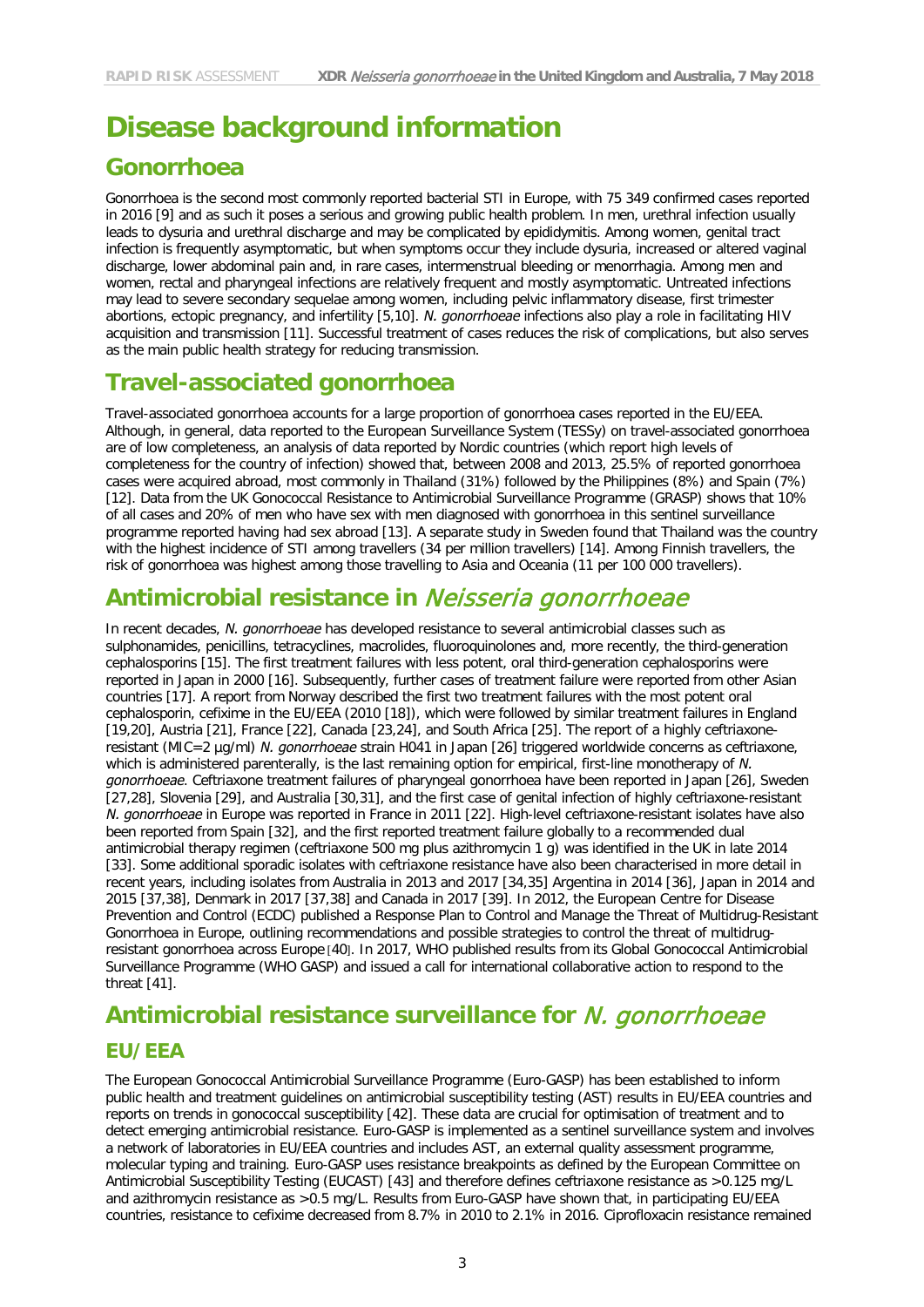high, at 47% in 2016, and the level of azithromycin resistance has remained stable at around 7–8% between 2014 and 2016. However, seven isolates were HLAziR in 2016, compared with only one in 2014. No isolate displayed resistance to ceftriaxone in 2016, compared to one in 2015, five in 2014 and seven in 2013 [44,45]. *N. gonorrhoeae* seems to retain resistance to several groups of antimicrobials, even when such antimicrobials are no longer used for the treatment of gonorrhoea.

The low and stable proportions of cefixime-resistant or ceftriaxone-resistant isolates in the EU/EEA is encouraging and is most probably partly due to the currently recommended highly-effective dual-therapy regimen (ceftriaxone plus azithromycin). However, the proportion of isolates with resistance to azithromycin is of concern and threatens the effectiveness of this regimen.

Trends and drifts in susceptibility to antimicrobial agents used for the treatment of gonorrhoea in England and Wales are monitored through GRASP. It was established in 2000 and is based on a collaboration between Public Health England (PHE), 27 genitourinary medicine clinics throughout England and Wales, and regional primary diagnostic laboratories [46].

During 2015–2016, GRASP did not detect any isolates with resistance to ceftriaxone. The proportion of isolates with azithromycin resistance decreased from 9.8% to 4.7%, whereas the proportion of isolates with cefixime resistance increased for the second consecutive year from 0.4% to 1.7%. Ciprofloxacin resistance decreased from 41.9% to 33.7%, and penicillin resistance from 17.6% to 13.9%.

Among referred isolates between January 2015 and June 2017, PHE confirmed two cases of ceftriaxone resistance (MIC >0.125 mg/L), 325 cases of azithromycin resistance (MIC >0.5 mg/L), 81 of which were HLAziR (MIC ≥256 mg/L), and one case of treatment failure after dual therapy with ceftriaxone and azithromycin (reported in April 2015) [33]. The HLAzR cases were part of an ongoing outbreak [47]. There had been no other treatment failures following therapy with ceftriaxone and azithromycin confirmed by PHE before the current XDR case reported here [2,13].

In Scotland, surveillance for *N. gonorrhoeae* antimicrobial resistance is performed through the Gonococcal Antibiotic Surveillance in Scotland system (GASS) [48]. There was no resistance observed to ceftriaxone and no treatment failures were reported. Resistance to azithromycin was seen in 0.9% of isolates (n=10), two of which were HLAziR. Resistance to cefixime and ciprofloxacin in Scotland have remained stable (0.5% and 34.9% respectively).

#### **Australia**

The Australian Gonococcal Surveillance Programme (AGSP), established in 1981, is run by the National Neisseria Network (NNN) and supported by the Australian Government. The NNN is a collaboration of *Neisseria* reference laboratories in each state and territory that perform phenotypic and genotypic testing on clinical isolates of pathogenic *Neisseria*. Clinical isolates from males and females are referred from both public and private sector laboratories to NNN laboratories for testing, representing as wide a section of the community as possible [49]. In 2017, 7 835 clinical *N. gonorrhoeae* isolates were tested for antimicrobial resistance, 28% of the 28 399 cases of gonococcal infection notified in Australia in that year [50]. In 2017, 0.04% of GC isolates had ceftriaxone MIC values ≥0.125 mg/L (decreased susceptibility). There were two isolates reported with a ceftriaxone MIC value of 0.5 mg/L, the highest MIC value obtained in Australia since the A8806 isolate reported in 2013 [35]. In 2013–2015, azithromycin resistance in Australia was reported in 2.1–2.6% of isolates, increasing to 5.0% in 2016 and 9.3% in 2017 [51]. Four isolates were HLAziR (MIC value ≥256 mg/L) in 2017. Ciprofloxacin resistance (MIC ≥1 mg/L) was detected in 27.5% of isolates, which was lower than in 2014 (36%), and had been decreasing since 2008 (54%) [34].

#### **South-East Asia and Western Pacific**

WHO, in collaboration with the United States Centers for Disease Control and Prevention (US CDC), has been supporting efforts to develop antimicrobial resistance surveillance for *N. gonorrhoeae* in the South-East Asian and Western Pacific Wester through initiatives such as the Enhanced Gonococcal Antimicrobial Surveillance Program (EGASP) [52]. The first site, implemented in 2015, was in Bangkok, Thailand. The first results from this site were reported in 2017. Resistance to cefixime, ceftriaxone, azithromycin and gentamicin was not reported; however, 96% of isolates were resistant to ciprofloxacin [53]. Another study in Thailand using isolates from 2008 to 2014 also did not report resistance to cefixime, ceftriaxone or azithromycin [54].

Antimicrobial resistance surveillance data on *N. gonorrhoeae* from South-East Asia are limited. Nevertheless, decreased susceptibility to ceftriaxone was reported by nine out of 18 laboratories participating in WHO GASP between 2009 and 2012 [55]. The proportion of isolates reported to be of decreased susceptibility to ceftriaxone ranged from 0.1% to 84%, whereas azithromycin resistance was observed in <5% of isolates overall. This study included sites in Bhutan, India, Sri Lanka and Thailand.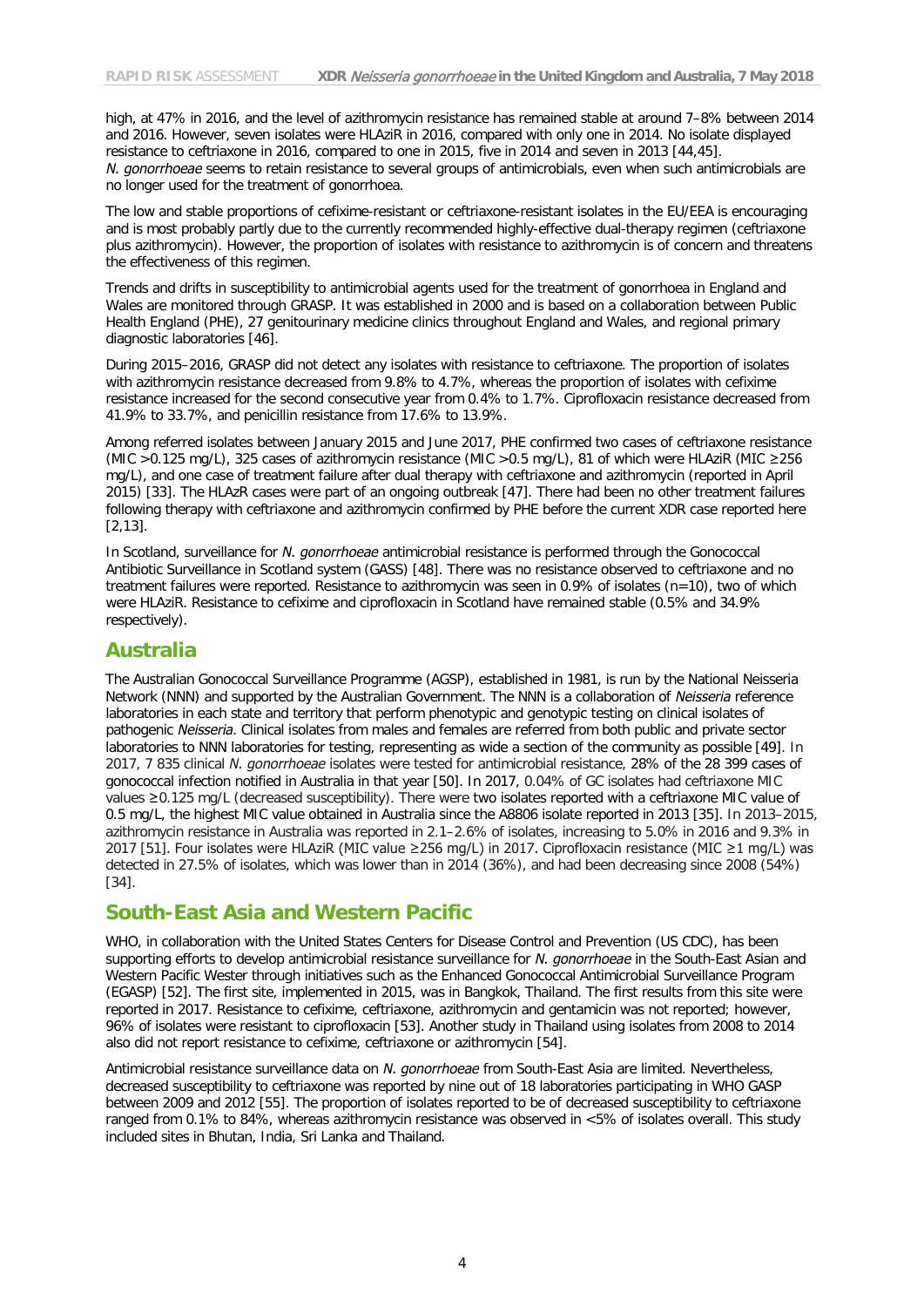Other studies on antimicrobial resistance in South-East Asia or the Western Pacific Region reported the following:

- In Indonesia, among 79 *N. gonorrhoeae* isolates tested in 2014, none was resistant to ceftriaxone or cefixime, and only one was resistant to azithromycin [56]. In contrast, 98.8% isolates were resistant to doxycycline and 97.6% to ciprofloxacin.
- In Hanoi, Vietnam, among 108 *N. gonorrhoeae* isolates tested in 2011, high proportions of resistance to antimicrobials previously recommended for gonorrhoea treatment were found, including 98% resistance to ciprofloxacin, 82% to tetracycline and 48% to penicillin. In addition, 11% of isolates were resistant to azithromycin, 5% to ceftriaxone and 1% to cefixime [57].
- In Vientiane, Laos, among 158 *N. gonorrhoeae* isolates collected between 2011 and 2015, no resistance was observed to ceftriaxone and spectinomycin, however 90% were resistant to penicillin, 99% to tetracycline and 85% to ciprofloxacin [58].
- In Japan, a study of 2 471 *N. gonorrhoeae* isolates collected from nine regions between 2000 and 2015 showed that, each year, between 0% and 20% of isolates had a ceftriaxone MIC ≥0.25 mg/L. The highest proportion of ceftriaxone-resistant isolates were detected in 2011 (22.3%), 2007 (20%), 2010 (16.9%) and 2006 and 2015 (12.9%). Six isolates had a ceftriaxone MIC of 0.5 mg/L. Azithromycin resistance (≥1 mg/L) has been observed in 10–40% of isolates each year since 2004; 18.8% of isolates were resistant to azithromycin in 2015 [59]. Another study with 677 isolates from Fukuoka collected between 2010 and 2013 reported a significant increase in azithromycin-resistant isolates from 1.8% in 2010 to 22.6% in 2013. Ceftriaxone resistance was not detected in this study, although there was a significantly increasing trend in isolates with decreased susceptibility to ceftriaxone (MIC =  $0.12 \text{ mg/L}$ ) from 0% in 2010 to 6.6% in 2013 [60].
- In China, results of antimicrobial susceptibility testing of 3 849 isolates collected from patients with a confirmed positive *N. gonorrhoeae* culture during clinic visits in the period 2013–2017 in seven provinces, indicated that 2.3% (87/3,827; 95% CI 1.9%–2.8%) of the isolates were both resistant to azithromycin (defined as MIC  $\geq$ 1.0 mg/l) and showed decreased susceptibility to ceftriaxone (defined as MIC ≥ 0.125 mg/l). The prevalence of resistance to azithromycin and decreased susceptibility to ceftriaxone increased in this sample of patients from 1.9% in 2013 to 3.3% in 2016 (chi-squared test for trend, *P* = 0.03) [61].

In the Western Pacific Region, WHO GASP included 23 laboratories from 11 countries in 2015 [62]. The proportion of resistance to ciprofloxacin is very high throughout the region; azithromycin resistance is frequently reported, particularly in China (16-30% of isolates) and Japan (16-30% of isolates); and decreased susceptibility or resistance to ceftriaxone is also common in 16–30% of isolates in Japan and Korea reported to be ceftriaxoneresistant.

In a recent review [41], WHO GASP reported that (2014 data):

- In the WHO Western Pacific Region, five out of seven countries reporting ceftriaxone susceptibility data reported decreased susceptibility or resistance to ceftriaxone, and three of these (Hong Kong SAR (China), Japan, and Korea) reported decreased susceptibility or resistance in ≥5% of isolates. Prior to 2014, China, Mongolia, and Tonga have also reported ≥5% of isolates with decreased susceptibility or resistance to ceftriaxone. Out of seven countries in the region reporting azithromycin resistance, three (Japan, Hong Kong (China), and Mongolia) reported ≥5% resistance and four (Australia, New Zealand, Singapore, and Vietnam) reported <5% resistance. Two (Korea and the Philippines) reported no resistance.
- In the WHO South-East Asian Region, three (Bhutan, India, and Indonesia) of six reporting countries detected decreased susceptibility or resistance to ceftriaxone, with India and Indonesia reporting ≥5% decreased susceptibility or resistance. Azithromycin resistance was reported by five out of six reporting countries, four of which reported less than 5% resistance whereas Indonesia reported ≥5%.

## **Event background information**

On 23 March 2018, the UK reported on the Early Warning and Response System of the European Union (EWRS) the detection of a *N. gonorrhoeae* isolate resistant to ceftriaxone (MIC = 0.5 mg/L) and with high-level resistance to azithromycin (MIC >256 mg/L).

The isolate was from a heterosexual man who had attended sexual health services in England in early 2018. He reported being in a relationship with a regular female partner in the UK and having had a female sexual contact in South-East Asia in the month prior to symptom onset. The case was empirically treated with ceftriaxone (1 g) and subsequently with spectinomycin (2 g). At test of cure, the urine was negative on NAAT but a pharyngeal swab culture was positive, indicating treatment failure as reinfection was excluded [2]. Antimicrobial susceptibility testing showed that the isolate was only susceptible to spectinomycin and possibly gentamicin (MIC =  $2 \text{ mg/L}$ ) as there is no defined resistance breakpoint for gentamicin. The ertapenem MIC was low (0.032 mg/L), suggesting that this antimicrobial could be effective, although there is also no defined resistance breakpoint for ertapenem. The patient was therefore treated with intravenous ertapenem for three days, which cured the infection [63].

Identification of sexual partners and follow-up was coordinated by the UK incident management team which concluded that the isolate had probably not spread further within the UK. Efforts to contact the partner in South-East Asia are ongoing. While cases of HLAziR (MIC >256 mg/L) *N. gonorrhoeae* had previously been detected in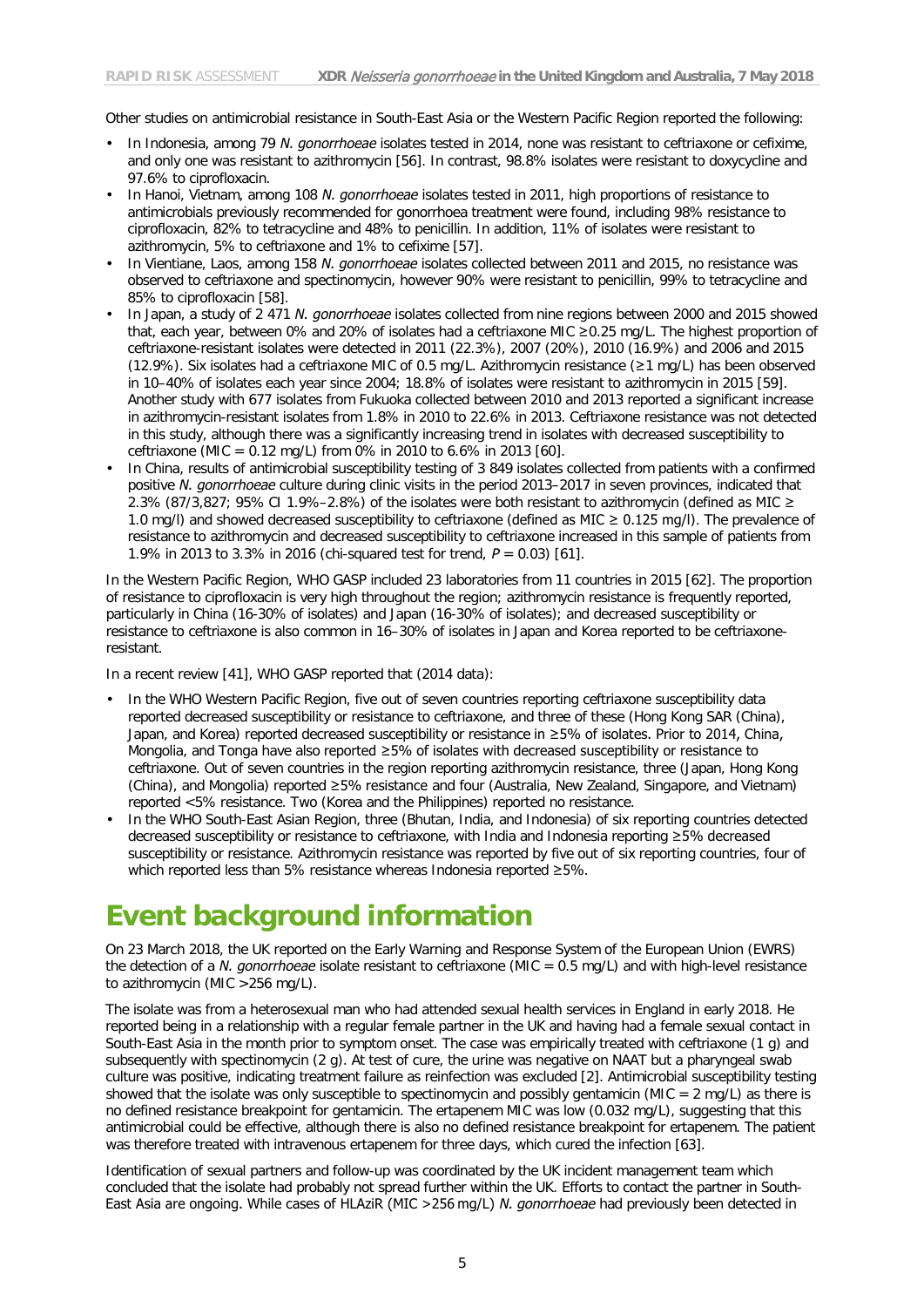the UK (England and Wales) (81 cases between January 2015 and June 2017 as part of an ongoing outbreak [47]), this was the first isolate which was also resistant to ceftriaxone. PHE reminded clinical laboratories to continue to refer *N. gonorrhoeae* isolates with resistance to ceftriaxone (MIC >0.125 mg/L) or to azithromycin (MIC >0.5 mg/L) to the PHE Reference Bacteriology for confirmation and general practitioners to refer all suspected cases of gonorrhoea to genitourinary medicine services for appropriate management, as per national guidance [64]. The need to ensure sexual healthcare pathways that facilitate prompt diagnosis, culture for antimicrobial susceptibility testing, effective treatment, test of cure, partner notification, and a full sexually transmitted infection screen was also highlighted by PHE.

On 5 April, Australia notified WHO of two isolates of XDR *N. gonorrhoeae* that appeared to be phenotypically the same as the isolate reported by PHE. The two isolates exhibited resistance to ceftriaxone (MIC =  $0.5 \text{ mg/L}$ ), highlevel resistance to azithromycin (MIC >256 mg/L) and were also resistant to benzylpenicillin and ciprofloxacin. The isolates were reported to be susceptible to gentamicin and spectinomycin.

These two isolates were from two Australian patients - one diagnosed in Western Australia and one in Queensland – with no identified epidemiological links [3]. One case reported having acquired the infection from a sex worker in South-East Asia. This was the first time XDR *N. gonorrhoeae* had been detected in Australia. Australian authorities have initiated epidemiological investigations and response activities including contact tracing, dissemination of prevention messages and clinical advice on case management, in order to contain spread.

## **ECDC threat assessment for the EU**

These events give significant cause for concern considering the lack of alternative treatments for gonorrhoea. Although the isolates were reported to be susceptible to spectinomycin and possibly to gentamicin (no resistance breakpoint defined by EUCAST or CLSI), spectinomycin is (a) not easily available in many EU/EEA countries, (b) known to be less effective for pharyngeal gonorrhoea and the UK case failed treatment at the pharynx despite the isolate being susceptible, and (c) *N. gonorrhoeae* has the potential to rapidly develop resistance to spectinomycin [65,66]. Gentamicin has been found to be effective as combination treatment with azithromycin [67]; however, there is limited evidence on the effectiveness of gentamicin monotherapy since the studies available are generally small and of low quality [68,69]. In particular, there is a lack of data on the efficacy of gentamicin when treating pharyngeal and rectal gonorrhoea. The 'Gentamicin in the Treatment of Gonorrhoea' (G-TOG) study, which compared gentamicin 240 mg with ceftriaxone 500 mg (each as a single intramuscular dose combined with azithromycin 1g orally) and was reported at the STI and HIV World Congress in 2017, showed that gentamicin was not as effective as ceftriaxone and had lower clearance rates, particularly in the pharynx (80% versus 96%) and the rectum (90% versus 98%) [70]. Ertapenem was used to treat the UK case reported above; however there is no published clinical trial on its efficacy in treating gonorrhoea, although reported MICs have been generally low [71].

Alternative treatment options described in the current European guideline published by the International Union against Sexually Transmitted Infections – Europe (IUSTI) on diagnosis and treatment of gonorrhoea when extended-spectrum cephalosporin resistance is identified include ceftriaxone (1g) as a single intramuscular dose plus azithromycin (2g) orally, or gentamicin (240 mg) as a single intramuscular dose plus azithromycin (2g) orally [1]. In addition, gemifloxacin (320 mg) orally plus azithromycin (2g) orally has also been found to be effective in treating urogenital gonorrhoea [72]. Although this trial was not powered to provide estimates of the efficacy for treatment of rectal or pharyngeal infection, it cured the few extra-genital infections detected in the study [72]. The combinations of gentamicin/azithromycin and gemifloxacin/azithromycin are included in the 2015 CDC gonorrhoea treatment guidelines as alternatives in the setting of cephalosporin allergy [73]. High-level resistance to azithromycin means that the above-mentioned three treatment options would, in practice, correspond to monotherapy of XDR *N. gonorrhoeae* and the first option might not be effective, as in the UK case where treatment with 1g ceftriaxone failed. The IUSTI European guideline is currently under revision and will provide additional options for treatment of cases resistant to both ceftriaxone and azithromycin, although the alternative options and the evidence base are extremely limited.

Antimicrobial resistance surveillance data for *N. gonorrhoeae* in South-East Asia are limited. It is therefore difficult to assess how widely XDR, MDR and HLAziR *N. gonorrhoeae* isolates are distributed. Considering the substantial number of gonorrhoea cases in the EU/EEA acquired abroad, and specifically, in South-East Asia, it is likely that more cases have been and are being imported into the EU/EEA, particularly if such XDR *N. gonorrhoeae* strains are widely distributed and biologically fit. Detection of all imported XDR *N. gonorrhoeae* cases is extremely difficult for a number of reasons, including the asymptomatic nature of many cases, the limited use of culture in many countries, lack of implementation of test of cure [7,8], and challenges in tracing all partners. Further spread of XDR *N. gonorrhoeae* in the EU/EEA in a similar manner to the spread of HLAziR strains seen in the UK [47] would threaten the effectiveness of the currently recommended dual treatment and increase the reliance on antimicrobials for which data on effectiveness is very limited. This could lead to an increase in the number of cases of gonorrhoea as, apart from primary prevention, effective treatment is the main way to control gonorrhoea. In addition, the incidence of serious complications, such as pelvic inflammatory disease, first trimester abortions, ectopic pregnancy, and infertility could potentially increase. Finally, prolonged cases of gonorrhoea in HIV coinfected patients, not on antiretroviral therapy, raise the likelihood of increased HIV transmission in situations where barrier and/or biomedical HIV prevention methods are not in use.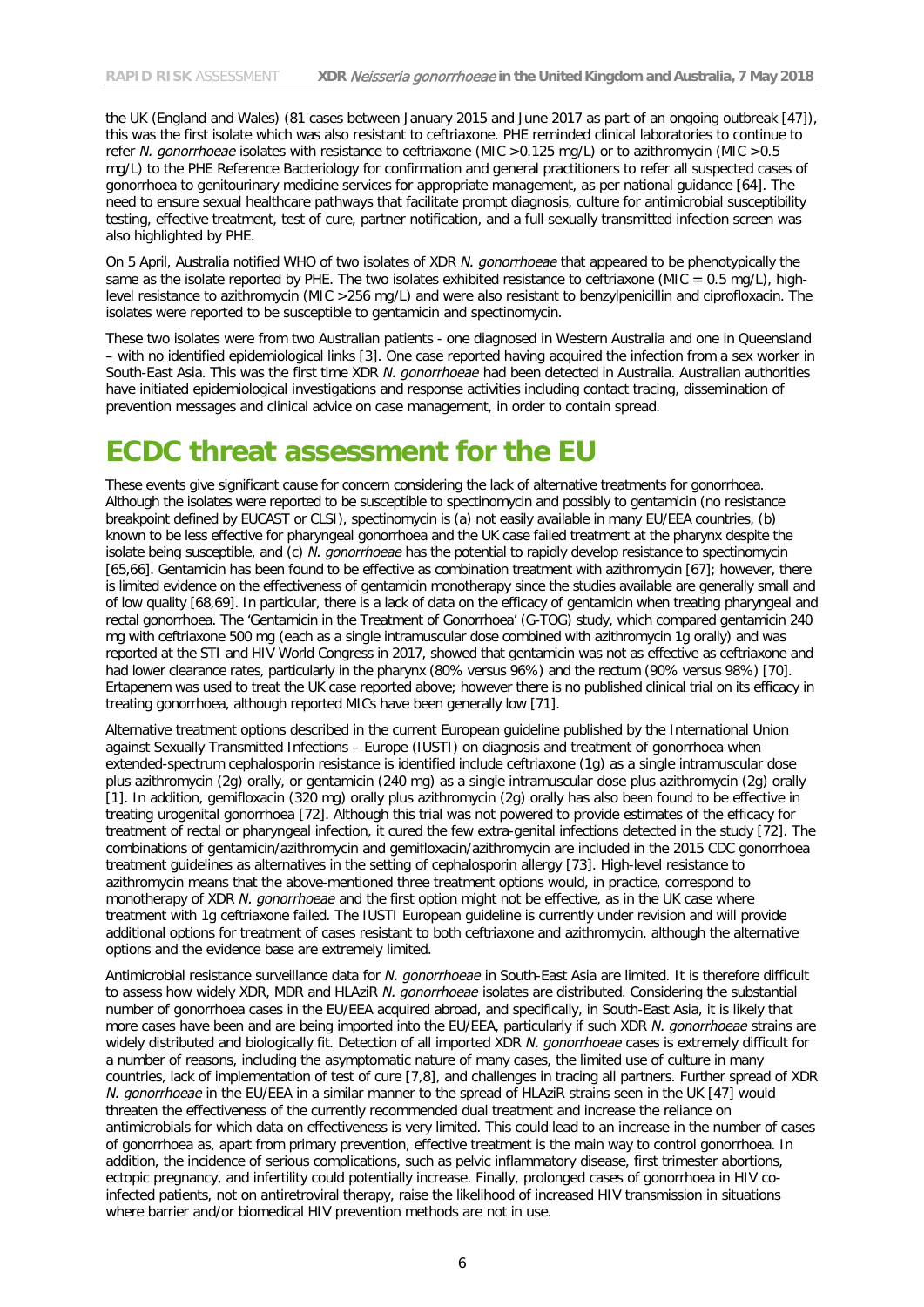Whole genome sequencing to assess the genetic relationship between the three isolates detected in the UK and in Australia, is currently underway to assess the relationship to other ceftriaxone-resistant isolates and to identify resistance determinants.

## **Conclusions and options for response**

Under the current circumstances where there are limited options for treatment, an effective response will require strengthened collaboration between clinicians, microbiologists, epidemiologists and public health authorities at national and international level in adopting measures to preserve ceftriaxone and azithromycin as viable treatment options for gonorrhoea.

Measures to increase awareness of the issue among the public, clinicians, laboratory staff, epidemiologists and other healthcare and public health professionals are a priority. Results from antimicrobial resistance surveillance need to be effectively communicated to increase awareness of the threat of MDR and XDR gonorrhoea among authorities, professional societies, physicians, and persons at risk of gonorrhoea, and to inform treatment guidelines. Prevention efforts need to be focused on measures to reduce the overall number of gonorrhoea cases, through emphasising the importance of safer sex practices, in particular the use of condoms, and following any national guidelines on STI testing following unprotected sexual activity with new or casual partners. Provision of information on safer sex practice should be considered as routine advice for travellers. All patients diagnosed with gonorrhoea need to be reminded of the importance of partner notification and attending for test of cure.

In addition, clinicians need to ensure that all gonorrhoea cases are managed according to national and/or international guidelines, be aware of the possibility of further cases which are resistant to ceftriaxone and azithromycin, ensure that tests of cure are performed for all diagnosed cases, as recommended by the European guidelines [5] or similar national guidelines, and to submit samples for culture and antimicrobial susceptibility testing from all suspected or proven sites of infection. In the event of XDR gonorrhoea, clinicians should consider taking pharyngeal samples irrespective of reported sexual practices. Sexual health services also need to ensure that partner notification is undertaken for all cases. If required, the European Gonococcal Antimicrobial Surveillance Programme (Euro-GASP) [42,44] can provide expert technical and microbiological support in the event of ceftriaxone-resistant and/or azithromycin-resistant isolates being detected. In general, increased attention to effective detection and treatment of pharyngeal gonorrhoea, which is frequently more difficult to eradicate compared to urogenital infections, is crucial.

Antimicrobial resistance surveillance for *N. gonorrhoeae* in EU/EEA countries, and globally, needs to continue to be prioritised and strengthened. Timely antimicrobial resistance profiles with sufficient epidemiological information will enable early detection and investigation of treatment failures, and will inform national and international treatment guidelines.

Reporting of treatment failures should be implemented and/or strengthened at the national and European level to enable rapid intervention so as to prevent the spread of antimicrobial-resistant *N. gonorrhoeae*. Timely sharing of data on treatment failure among international partners will also facilitate a more effective global response. The benefit of using readily existing platforms at European level, such as ECDC's Epidemic Intelligence Information System for Sexually Transmitted Infections (EPIS STI), should be explored among partners.

These cases highlight the need for novel antimicrobials for the treatment of gonorrhoea as well as prioritisation of an effective vaccine. In the long-term, the development of new antimicrobials and an effective vaccine could make a significant impact on the control of antimicrobial resistance and gonorrhoea. Although some progress has been made on the former, with three antimicrobials currently completing phase II or phase III trials, a vaccine for gonorrhoea remains some way away, despite recent developments [74-77]. Increased advocacy to prioritise and fund research in novel gonorrhoea treatment options and vaccine development is required [41].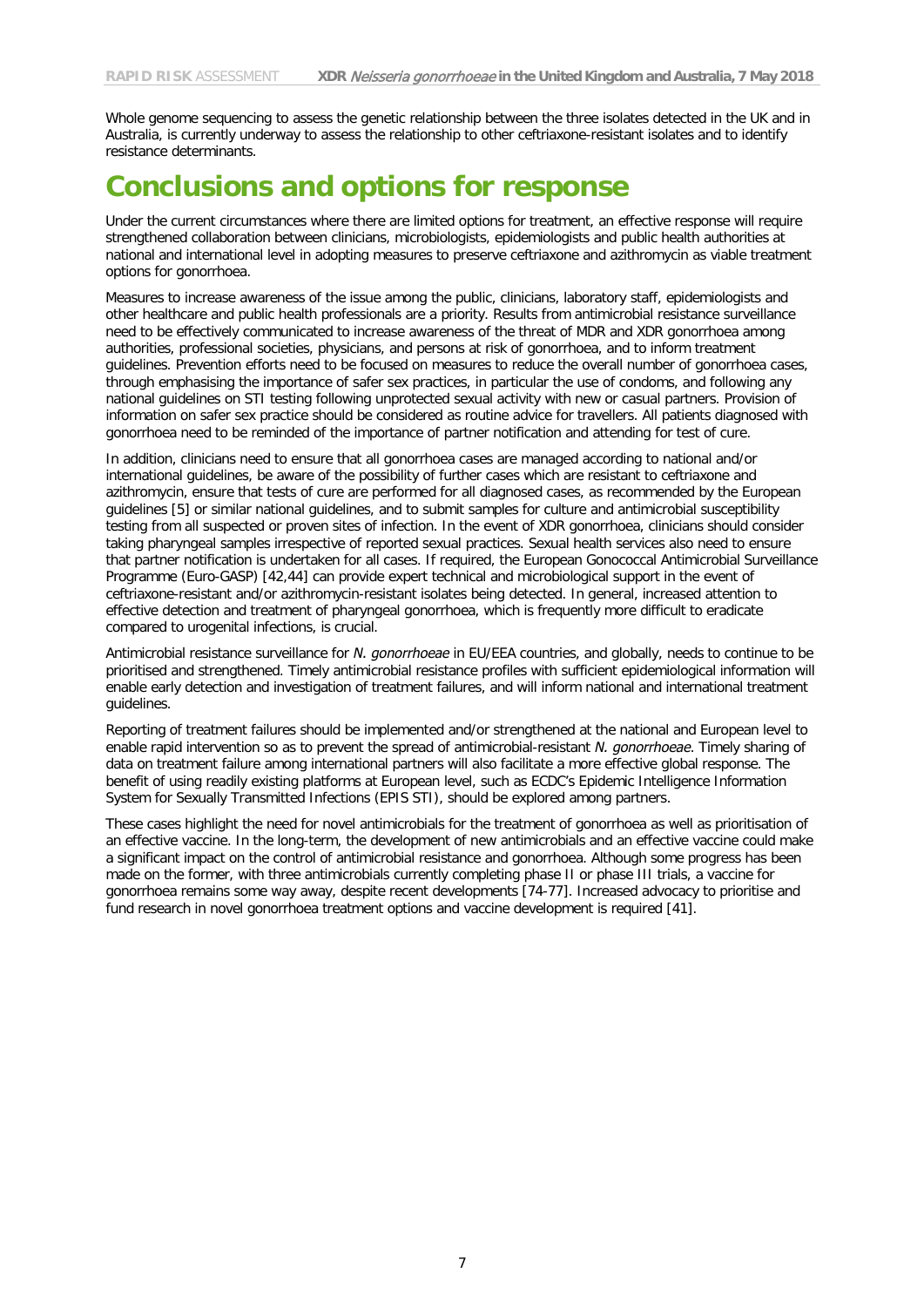## **References**

- 1. British Association for Sexual Health and HIV. A BASHH guide to safer sex. [2 May 2018]. Available from: <https://www.bashh.org/public/safer-sex-advice/>
- 2. Public Health England. UK case of *Neisseria gonorrhoeae* with high-level resistance to azithromycin and resistance to ceftriaxone acquired abroad. Health Protection Report Volume 12, Number 11. 2018.
- 3. Australian Government. Department of Health. Multi-drug resistant gonorrhoea 2018. Available from: [http://www.health.gov.au/internet/main/publishing.nsf/Content/mr-yr18-dept-dept004.htm.](http://www.health.gov.au/internet/main/publishing.nsf/Content/mr-yr18-dept-dept004.htm)
- 4. Tapsall JW, Ndowa F, Lewis DA, Unemo M. Meeting the public health challenge of multidrug- and extensively drug-resistant *Neisseria gonorrhoeae*. Expert Rev Anti Infect Ther. 2009 Sep;7(7):821-34.
- 5. Bignell C, Unemo M. 2012 European guideline on the diagnosis and treatment of gonorrhoea in adults. Int J STD AIDS. 2013 1/1/2013;24(2):85-92.
- 6. World Health Organization. Global Priority List of Antibiotic-resistant Bacteria to Guide Research, Discovery, and Development of New Antibiotics. Geneva: World Health Organization, 2017.
- 7. Mullan H, Richards J, Lee J. Staff, associate specialist and specialty doctors' national audit on the management of gonorrhoea in the United Kingdom, 2015. Int J STD AIDS. 2017 Dec;28(14):1450-2.
- 8. Ekanayaka R, Challenor R. A re-audit of the management of gonorrhoea. Int J STD AIDS. 2016 Aug;27(9):801-4.
- 9. European Centre for Disease Prevention and Control. Surveillance Atlas of Infectious Diseases [cited 30/04/2018]. Available from: [http://atlas.ecdc.europa.eu/public/index.aspx.](http://atlas.ecdc.europa.eu/public/index.aspx)
- 10. Westrom L. Incidence, prevalence, and trends of acute pelvic inflammatory disease and its consequences in industrialized countries. Am J Obstet Gynecol. 1980 Dec 1;138(7 Pt 2):880-92.
- 11. Laga M, Manoka A, Kivuvu M, Malele B, Tuliza M, Nzila N, et al. Non-ulcerative sexually transmitted diseases as risk factors for HIV-1 transmission in women: results from a cohort study. AIDS. 1993 Jan;7(1):95-102.
- 12. Beaute J, Cowan S, Hiltunen-Back E, Klovstad H, Velicko I, Spiteri G. Travel-associated gonorrhoea in four Nordic countries, 2008 to 2013. Euro Surveill. 2017 May 18;22(20).
- 13. Public Health England. Surveillance of antimicrobial resistance in *Neisseria gonorrhoeae* in England and Wales. Key findings from the Gonococcal Resistance to Antimicrobials Surveillance Programme (GRASP). Data to June 2017 London: Public Health England; 2017 [28 April 2018]. Available from: [https://assets.publishing.service.gov.uk/government/uploads/system/uploads/attachment\\_data/file/651636/GRASP\\_Report\\_2017.pdf](https://assets.publishing.service.gov.uk/government/uploads/system/uploads/attachment_data/file/651636/GRASP_Report_2017.pdf)
- 14. Dahl V, Wallensten A. Self-reported infections during international travel and notifiable infections among returning international travellers, Sweden, 2009-2013. PLoS One. 2017;12(7):e0181625.
- 15. Unemo M, Shafer WM. Antimicrobial resistance in *Neisseria gonorrhoeae* in the 21st century: past, evolution, and future. Clin Microbiol Rev. 2014;27(3):587-613.
- 16. Akasaka S, Muratani T, Yamada Y, Inatomi H, Takahashi K, Matsumoto T. Emergence of cephem- and aztreonam-high-resistant *Neisseria gonorrhoeae* that does not produce beta-lactamase. J Infect Chemother. 2001 Mar;7(1):49-50.
- 17. Tapsall JW. *Neisseria gonorrhoeae* and emerging resistance to extended spectrum cephalosporins. Curr Opin Infect Dis. 2009 Feb;22(1):87-91.
- 18. Unemo M, Golparian D, Syversen G, Vestrheim DF, Moi H. Two cases of verified clinical failures using internationally recommended first-line cefixime for gonorrhoea treatment, Norway, 2010. Euro Surveill. 2010 Nov 25;15(47).
- 19. Ison CA, Hussey J, Sankar KN, Evans J, Alexander S. Gonorrhoea treatment failures to cefixime and azithromycin in England, 2010. Euro Surveill. 2011;16(14).
- 20. Forsyth S, Penney P, Rooney G. Cefixime-resistant *Neisseria gonorrhoeae* in the UK: a time to reflect on practice and recommendations. Int J STD AIDS. 2011 May;22(5):296-7.
- 21. Unemo M, Golparian D, Stary A, Eigentler A. First *Neisseria Gonorrhoeae* Strain With Resistance to Cefixime Causing Gonorrhoea Treatment Failure in Austria. Eurosurveillance. 2011;16(43).
- 22. Unemo M, Golparian D, Nicholas R, Ohnishi M, Gallay A, Sednaoui P. High-level cefixime- and ceftriaxoneresistant N. gonorrhoeae in Europe (France): novel penA mosaic allele in a successful international clone causes treatment failure. Antimicrob Agents Chemother. 2011 Dec 12.
- 23. Allen VG, Mitterni L, Seah C, Rebbapragada A, Martin IE, Lee C, et al. *Neisseria gonorrhoeae* treatment failure and susceptibility to cefixime in Toronto, Canada. JAMA. 2013 1/9/2013;309(2):163-70.
- 24. Singh AE, Gratrix J, Martin I, Friedman DS, Hoang L, Lester R, et al. Gonorrhea Treatment Failures With Oral and Injectable Expanded Spectrum Cephalosporin Monotherapy vs Dual Therapy at 4 Canadian Sexually Transmitted Infection Clinics, 2010-2013. Sex Transm Dis. 2015 Jun;42(6):331-6.
- 25. Lewis DA, Sriruttan C, Muller EE, Golparian D, Gumede L, Fick D, et al. Phenotypic and genetic characterization of the first two cases of extended-spectrum-cephalosporin-resistant *Neisseria gonorrhoeae* infection in South Africa and association with cefixime treatment failure. J Antimicrob Chemother. 2013;68(6):1267-70.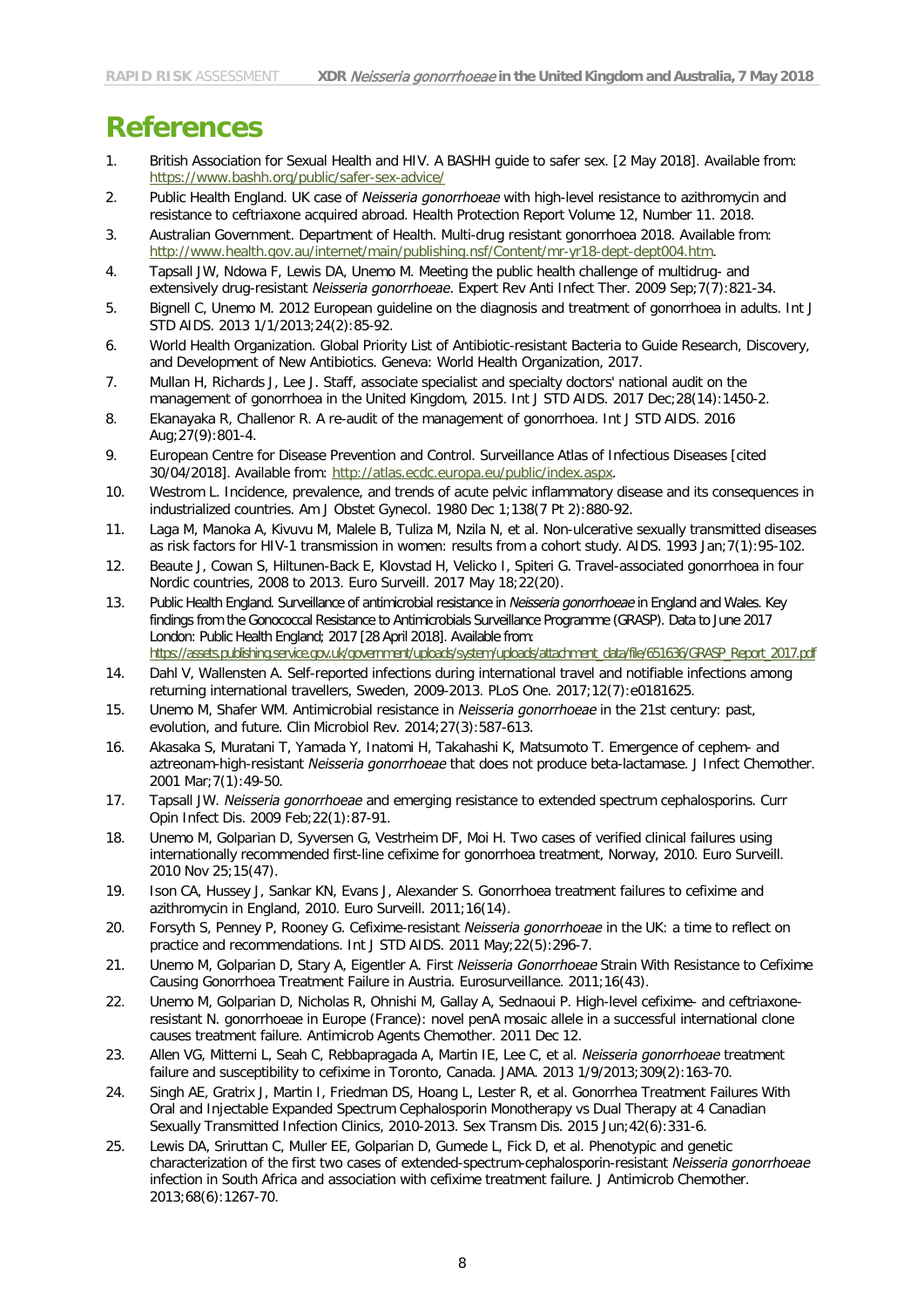- 26. Ohnishi M, Golparian D, Shimuta K, Saika T, Hoshina S, Iwasaku K, et al. Is *Neisseria gonorrhoeae* initiating a future era of untreatable gonorrhea?: detailed characterization of the first strain with high-level resistance to ceftriaxone. Antimicrob Agents Chemother. 2011 Jul;55(7):3538-45.
- 27. Unemo M, Golparian D, Hestner A. Ceftriaxone treatment failure of pharyngeal gonorrhoea verified by international recommendations, Sweden, July 2010. Euro Surveill. 2011;16(6).
- 28. Golparian D, Ohlsson A, Janson H, Lidbrink P, Richtner T, Ekelund O, et al. Four treatment failures of pharyngeal gonorrhoea with ceftriaxone (500 mg) or cefotaxime (500 mg), Sweden, 2013 and 2014. Euro Surveill. 2014;19(30):pii: 20862.
- 29. Unemo M, Golparian D, Potocnik M, Jeverica S. Treatment failure of pharyngeal gonorrhoea with internationally recommended first-line ceftriaxone verified in Slovenia, September 2011. Euro Surveill. 2012;17(25):pii: 20200.
- 30. Chen Y, Stevens K, Tideman R, Zaia A, Tomita T, Fairley CK, et al. Failure of 500 mg of ceftriaxone to eradicate pharyngeal gonorrhoea, Australia. J Antimicrob Chemother. 2013 6/2013;68(6):1445-7.
- 31. Read PJ, Limnios EA, McNulty A, Whiley D, Lahra MM. One confirmed and one suspected case of pharyngeal gonorrhoea treatment failure following 500mg ceftriaxone in Sydney, Australia. Sex Health. 2013 11/2013;10(5):460-2.
- 32. Carnicer-Pont D, Smithson A, Fina-Homar E, Bastida MT. First cases of *Neisseria gonorrhoeae* resistant to ceftriaxone in Catalonia, Spain, May 2011. Enferm Infecc Microbiol Clin. 2012 Jan 14.
- 33. Fifer H, Natarajan U, Jones L, Alexander S, Hughes G, Golparian D, et al. Failure of Dual Antimicrobial Therapy in Treatment of Gonorrhea. N Engl J Med. 2016 Jun 23;374(25):2504-6.
- 34. Lahra MM, Ryder N, Whiley DM. A new multidrug-resistant strain of *Neisseria gonorrhoeae* in Australia. N Engl J Med. 2014 Nov 6;371(19):1850-1.
- 35. Lahra MM, Martin I, Demczuk W, Jennison AV, Lee KI, Nakayama SI, et al. Cooperative Recognition of Internationally Disseminated Ceftriaxone-Resistant *Neisseria gonorrhoeae* Strain. Emerg Infect Dis. 2018 Apr;24(4).
- 36. Gianecini R, Oviedo C, Stafforini G, Galarza P. *Neisseria gonorrhoeae* Resistant to Ceftriaxone and Cefixime, Argentina. Emerg Infect Dis. 2016 Jun;22(6):1139-41.
- 37. Nakayama S, Shimuta K, Furubayashi K, Kawahata T, Unemo M, Ohnishi M. New Ceftriaxone- and Multidrug-Resistant *Neisseria gonorrhoeae* Strain with a Novel Mosaic penA Gene Isolated in Japan. Antimicrob Agents Chemother. 2016 Jul;60(7):4339-41.
- 38. Deguchi T, Yasuda M, Hatazaki K, Kameyama K, Horie K, Kato T, et al. New Clinical Strain of *Neisseria gonorrhoeae* with Decreased Susceptibility to Ceftriaxone, Japan. Emerg Infect Dis. 2016 Jan;22(1):142-4.
- 39. Lefebvre B, Martin I, Demczuk W, Deshaies L, Michaud S, Labbe AC, et al. Ceftriaxone-Resistant *Neisseria gonorrhoeae*, Canada, 2017. Emerg Infect Dis. 2018 Feb;24(2).
- 40. European Centre for Disease Prevention and Control. Response plan to control and manage the threat of multidrug-resistant gonorrhoea in Europe2012 02 Aug 2017 [cited European Centre for Disease Prevention and Control; (Stockholm: ECDC; 2012). Available from: <http://www.ecdc.europa.eu/en/publications/Publications/1206-ECDC-MDR-gonorrhoea-response-plan.pdf>
- 41. Wi T, Lahra MM, Ndowa F, Bala M, Dillon JR, Ramon-Pardo P, et al. Antimicrobial resistance in *Neisseria gonorrhoeae*: Global surveillance and a call for international collaborative action. PLoS Med. 2017 Jul;14(7):e1002344.
- 42. Cole MJ, Unemo M, Hoffmann S, Chisholm SA, Ison CA, van de Laar MJ. The European gonococcal antimicrobial surveillance programme, 2009. Euro Surveill. 2011;16(42).
- 43. Testing. TECoAS. Breakpoint tables for interpretation of MICs and zone diameters. Version 8.0 2018 [2 May 2018]. Available from: [http://www.eucast.org](http://www.eucast.org/)
- 44. Cole MJ, Spiteri G, Jacobsson S, Woodford N, Tripodo F, Amato-Gauci AJ, et al. Overall Low Extended-Spectrum Cephalosporin Resistance but high Azithromycin Resistance in *Neisseria gonorrhoeae* in 24 European Countries, 2015. BMC Infect Dis. 2017 Sep 11;17(1):617.
- 45. European Centre for Disease Prevention and Control. ECDC Surveillance Atlas of Infectious Diseases Stockholm2018 [cited 30 April 2018]. Available from:<http://atlas.ecdc.europa.eu/public/index.aspx>
- 46. Public Health England. Gonococcal resistance to antimicrobials surveillance programme (GRASP): protocol London: Public Health England; 2014 [cited 28 April 2018]. Available from: [https://www.gov.uk/government/publications/gonococcal-resistance-to-antimicrobials-surveillance](https://www.gov.uk/government/publications/gonococcal-resistance-to-antimicrobials-surveillance-programme-grasp-protocol/gonococcal-resistance-to-antimicrobials-surveillance-programme-grasp-protocol)[programme-grasp-protocol/gonococcal-resistance-to-antimicrobials-surveillance-programme-grasp-protocol](https://www.gov.uk/government/publications/gonococcal-resistance-to-antimicrobials-surveillance-programme-grasp-protocol/gonococcal-resistance-to-antimicrobials-surveillance-programme-grasp-protocol)
- 47. Fifer H, Cole M, Hughes G, Padfield S, Smolarchuk C, Woodford N, et al. Sustained transmission of highlevel azithromycin-resistant *Neisseria gonorrhoeae* in England: an observational study. Lancet Infect Dis. 2018 May;18(5):573-81.
- 48. Scotland HP. HPS Weekly Report. Glasgow: Health Protection Scotland, 26 September 2017. Contract No. 2017/38.
- 49. Lahra MM, Enriquez RP. National Neisseria N. Australian Gonococcal Surveillance Programme Annual Report, 2017. In press CDI with permission. 2018.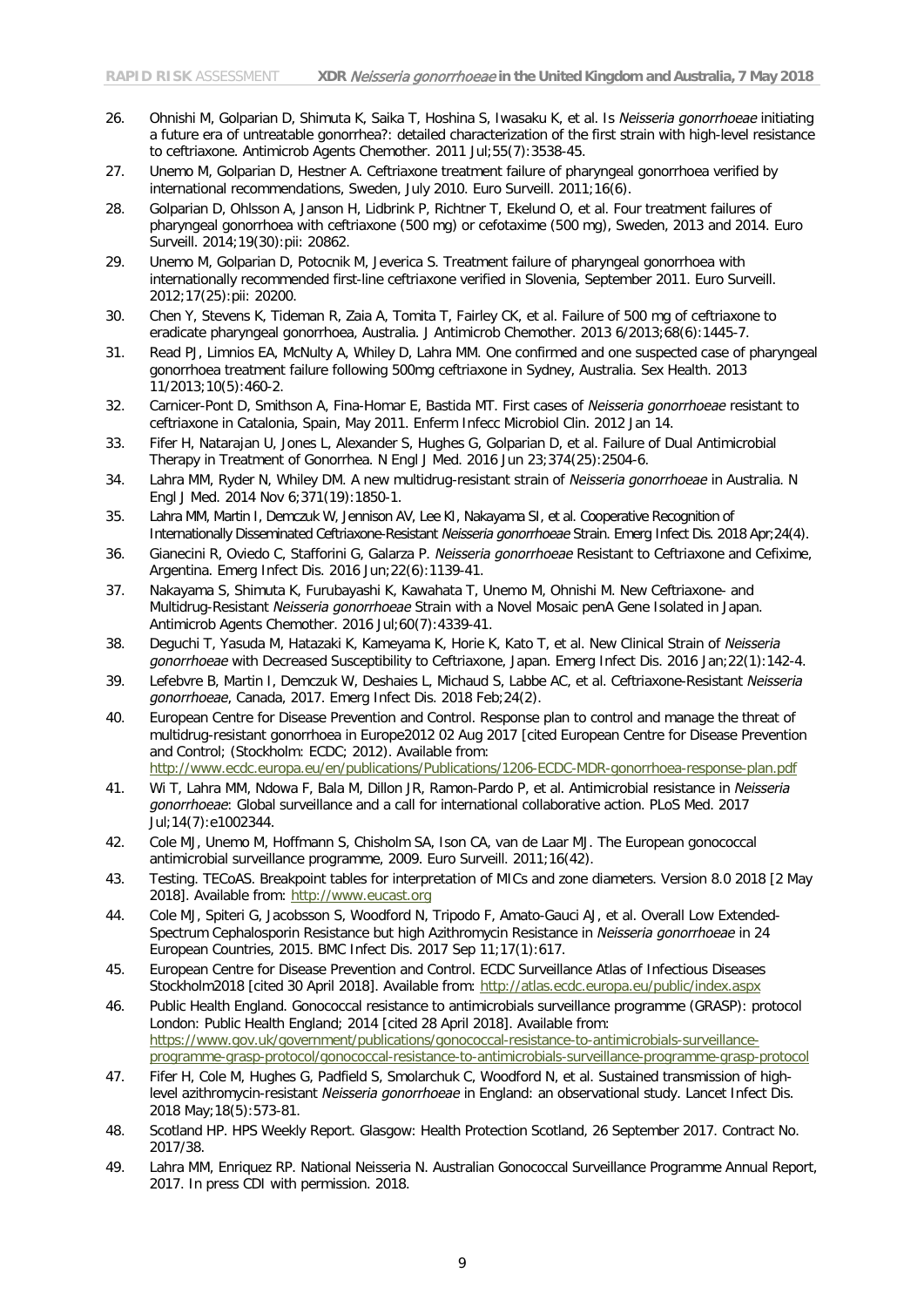- 50. Australian Government. Department of Health. National Notifiable Diseases Surveillance System 2018 [02/05/2018]. Available from: [http://www9.health.gov.au/cda/source/cda-index.cfm.](http://www9.health.gov.au/cda/source/cda-index.cfm)
- 51. Lahra MM, Enriquez RP, National Neisseria N. Australian Gonococcal Surveillance Programme annual report, 2015. Commun Dis Intell Q Rep. 2017 Mar 31;41(1):E.
- 52. Weston EJ, Wi T, Papp J. Strengthening Global Surveillance for Antimicrobial Drug-Resistant *Neisseria gonorrhoeae* through the Enhanced Gonococcal Antimicrobial Surveillance Program. Emerg Infect Dis. 2017 Oct;23(13).
- 53. Weston E, Siritrapanan M, Lertpruek S, Kongkregkeat N, Tongtoyai J, Cherdtrakulkiat T, et al. P3.65 The enhanced gonococcal antimicrobial surveillance program (EGASP) in thailand, 2015–2016. Sexually transmitted infections. 2017-07-01;93:A116-A7.
- 54. Tribuddharat C, Pongpech P, Charoenwatanachokchai A, Lokpichart S, Srifuengfung S, Sonprasert S. Gonococcal Antimicrobial Susceptibility and the Prevalence of blaTEM-1 and blaTEM-135 Genes in *Neisseria gonorrhoeae* Isolates from Thailand. Jpn J Infect Dis. 2017 Mar 24;70(2):213-5.
- 55. Bala M, Kakran M, Singh V, Sood S, Ramesh V, Members of WHOGSN. Monitoring antimicrobial resistance in *Neisseria gonorrhoeae* in selected countries of the WHO South-East Asia Region between 2009 and 2012: a retrospective analysis. Sex Transm Infect. 2013 Dec;89 Suppl 4:iv28-35.
- 56. Hananta IP, van Dam AP, Bruisten SM, Schim van der Loeff MF, Soebono H, de Vries HJ. Gonorrhea in Indonesia: High Prevalence of Asymptomatic Urogenital Gonorrhea but No Circulating Extended Spectrum Cephalosporins-Resistant *Neisseria gonorrhoeae* Strains in Jakarta, Yogyakarta, and Denpasar, Indonesia. Sex Transm Dis. 2016 Oct;43(10):608-16.
- 57. Olsen B, Pham TL, Golparian D, Johansson E, Tran HK, Unemo M. Antimicrobial susceptibility and genetic characteristics of *Neisseria gonorrhoeae* isolates from Vietnam, 2011. BMC Infect Dis. 2013 Jan 25;13:40.
- 58. Phouangsouvanh S, Mayxay M, Keoluangkhot V, Vongsouvath M, Davong V, Dance DAB. Antimicrobial susceptibility of *Neisseria gonorrhoeae* isolates in Vientiane, Lao PDR. J Glob Antimicrob Resist. 2017 Dec 8;13:91-3.
- 59. Yasuda M, Hatazaki K, Ito S, Kitanohara M, Yoh M, Kojima M, et al. Antimicrobial Susceptibility of *Neisseria gonorrhoeae* in Japan from 2000 to 2015. Sex Transm Dis. 2017 Mar;44(3):149-53.
- 60. Tanaka M, Furuya R, Irie S, Kanayama A, Kobayashi I. High Prevalence of Azithromycin-Resistant *Neisseria gonorrhoeae* Isolates With a Multidrug Resistance Phenotype in Fukuoka, Japan. Sex Transm Dis. 2015 Jun;42(6):337-41.
- 61. Yin Y-P, Han Y, Dai X-Q, Zheng H-P, Chen S-C, Zhu B-Y, et al. Susceptibility of *Neisseria gonorrhoeae* to azithromycin and ceftriaxone in China: A retrospective study of national surveillance data from 2013 to 2016. PLOS Medicine. 2018;15(2):e1002499.
- 62. World Health Organization PR. Gonococcal antimicrobial resistance in the Western Pacific Region Sydney: World Health Organization, Western Pacific Region, 2017 September 2017. Available from: http://iris.wpro.who.int/bitstream/handle/10665.1/13688/WPR-2017-DCD-001-eng.pdf
- 63. Public Health England. Update on investigation of UK case of *Neisseria gonorrhoeae* with high-level resistance to azithromycin and resistance to ceftriaxone acquired abroad. Health Protection Report Volume 12, Number 14. 2018.
- 64. England. PH. Guidance for the detection of gonorrhoea in England. London: Public Health England, 2015.
- 65. Newman LM, Moran JS, Workowski KA. Update on the management of gonorrhea in adults in the United States. Clin Infect Dis. 2007 Apr 1;44 Suppl 3:S84-101.
- 66. Boslego JW, Tramont EC, Takafuji ET, Diniega BM, Mitchell BS, Small JW, et al. Effect of spectinomycin use on the prevalence of spectinomycin-resistant and of penicillinase-producing *Neisseria gonorrhoeae*. N Engl J Med. 1987 Jul 30;317(5):272-8.
- 67. Kirkcaldy RD, Weinstock HS, Moore PC, Philip SS, Wiesenfeld HC, Papp JR, et al. The efficacy and safety of gentamicin plus azithromycin and gemifloxacin plus azithromycin as treatment of uncomplicated gonorrhea. Clin Infect Dis. 2014 Oct 15;59(8):1083-91.
- 68. Hathorn E, Dhasmana D, Duley L, Ross JD. The effectiveness of gentamicin in the treatment of *Neisseria gonorrhoeae*: a systematic review. Syst Rev. 2014 Sep 19;3:104.
- 69. Dowell D, Kirkcaldy RD. Effectiveness of gentamicin for gonorrhoea treatment: systematic review and metaanalysis. Sex Transm Infect. 2012 Dec;88(8):589-94.
- 70. Ross JD, Harding J, Duley L, Montgomery AA, Hepburn T, Tan W, et al. LB1.5 The efficacy and safety of gentamicin for the treatment of genital, pharyngeal and rectal gonorrhoea: a randomised controlled trial. Sexually Transmitted Infections. 2017-07-01;93:A42-A3.
- 71. Unemo M, Golparian D, Limnios A, Whiley D, Ohnishi M, Lahra MM, et al. In vitro activity of ertapenem versus ceftriaxone against *Neisseria gonorrhoeae* isolates with highly diverse ceftriaxone MIC values and effects of ceftriaxone resistance determinants: ertapenem for treatment of gonorrhea? Antimicrob Agents Chemother. 2012 Jul;56(7):3603-9.
- 72. Kirkcaldy RD, Weinstock HS, Moore PC, Philip SS, Wiesenfeld HC, Papp JR, et al. The efficacy and safety of gentamicin plus azithromycin and gemifloxacin plus azithromycin as treatment of uncomplicated gonorrhea. ClinInfectDis. 2014.